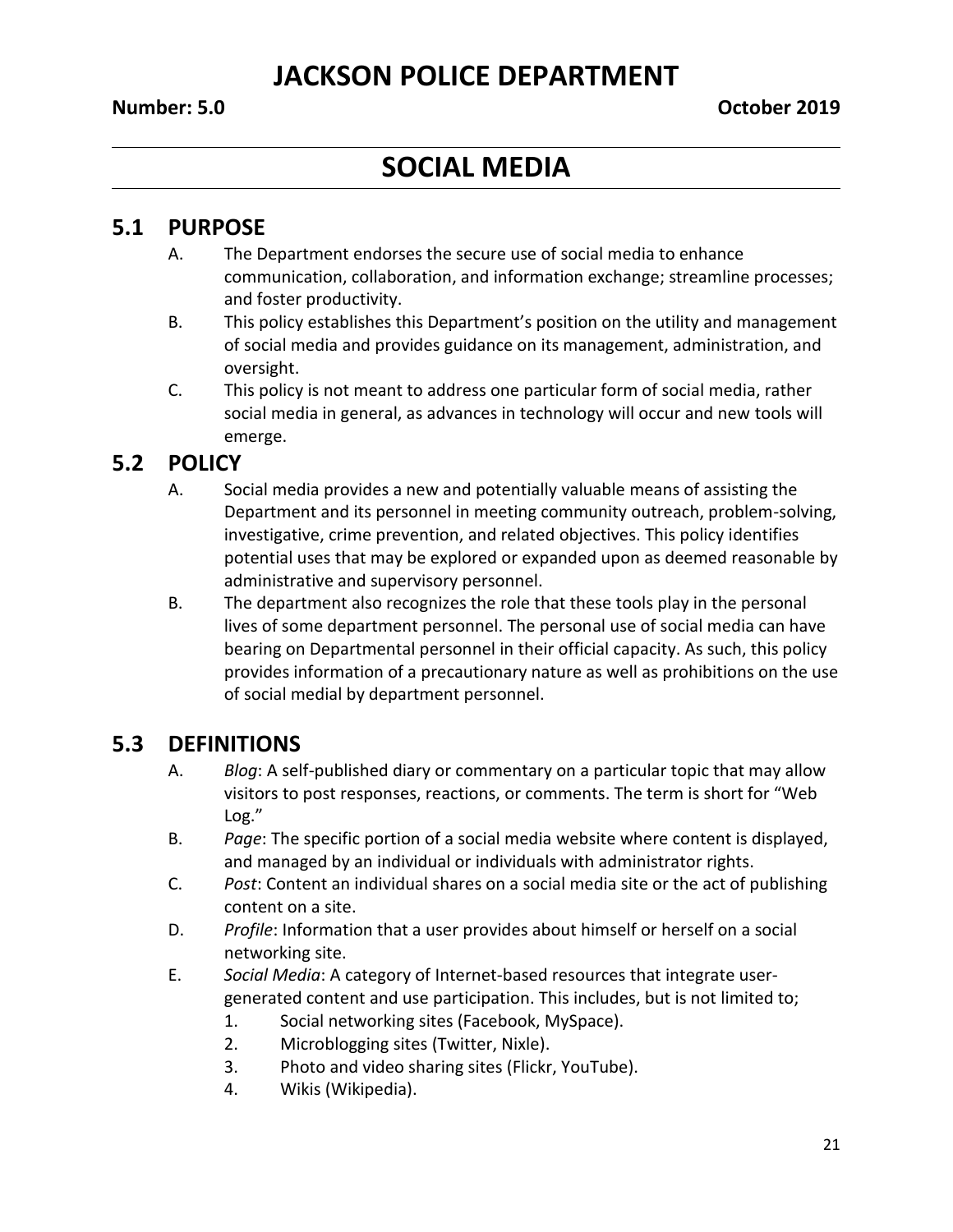#### **Number: 5.0 October 2019**

## **SOCIAL MEDIA**

- 5. Blogs.
- 6. New sites (Digg, Reddit)
- F. *Social Network*: Online platforms where users can create profiles, share information, and socialize with others using a range of technologies.
- G. *Speech*: Expressive or communication of thoughts or opinions in spoken words, in writing, by expressive conduct, symbolism, photographs, videotape, or related forms of communication.
- H. *Web 2.0*: The second generation of the World Wide Web focused on shareable, user generated content, rather than static web pages. Some use this term interchangeably with social media.
- I. *Wiki*: Web page(s) that can be edited collaboratively.

#### **5.4 ON-THE-JOB USE**

- A. Jackson Police Department-Sanctioned Presence
	- 1. Purpose
		- a) Where possible, the page(s) should link to the department's official website to share current critical information with the public in an easily accessible format.
		- b) Department social media page(s) shall be designed for the target audience(s) such as:
			- i) Visitors.
			- ii) Residents.
			- iii) Crime victims.
			- iv) Volunteers.
			- v) Recruitment purposes.
			- vi) Public service announcement information.
	- 2. Procedures
		- a) All Department social media sites or pages shall be approved by the Chief of Police or his/her designee.
		- b) Where possible, social media pages shall clearly indicate they are maintained by the Department and shall have Department contact information prominently displayed.
		- c) Social media content shall adhere to applicable laws, regulations, and policies, including all information technology and records management policies of the Town of Jackson.
			- i) Content is subject to public records laws. Relevant records retention schedules apply to social media content.
			- ii) Content must be managed, stored and retrieved to comply with open records laws and e-discovery laws and policies.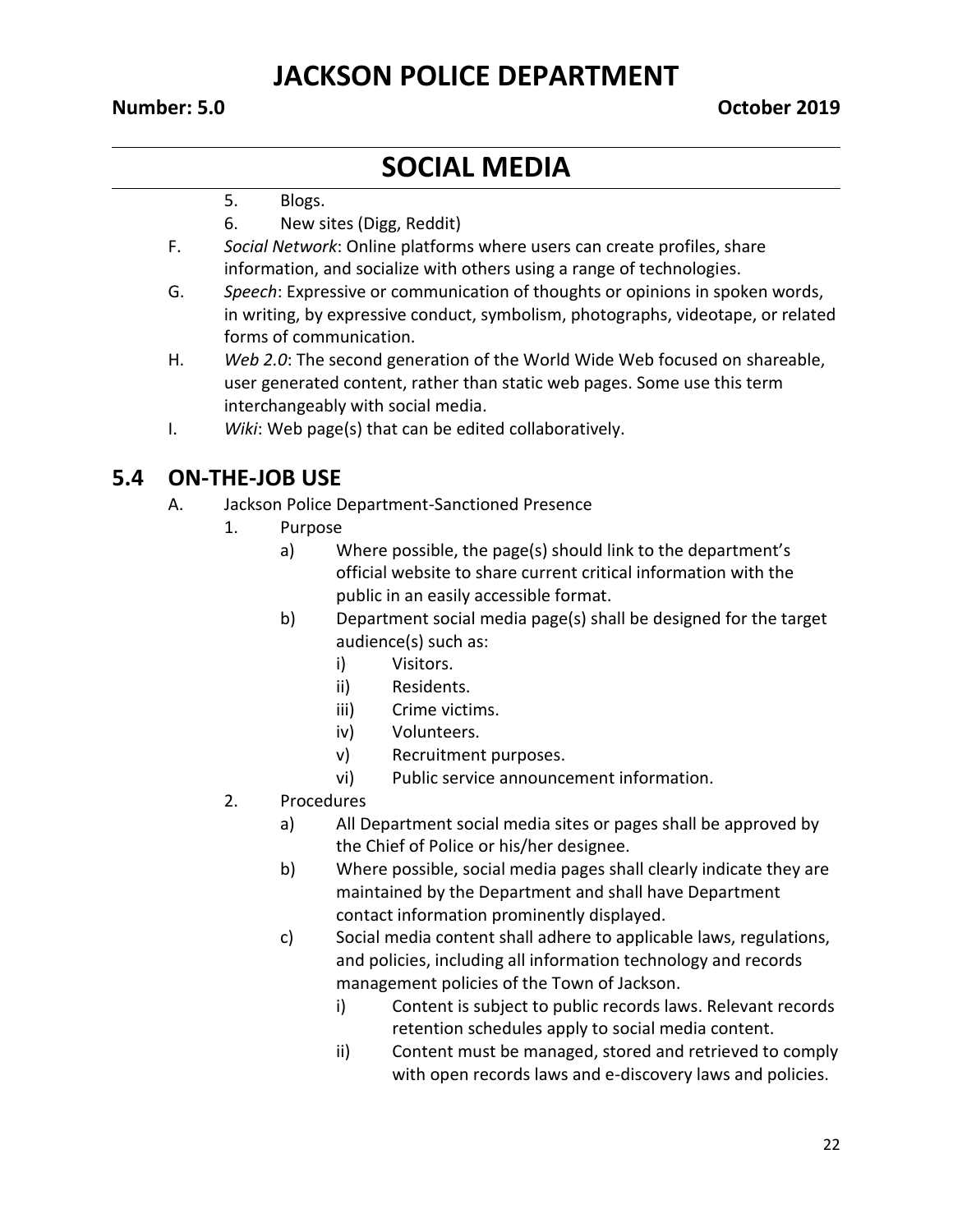# **SOCIAL MEDIA**

|    | d) | Where possible, social media pages should state that the opinions<br>expressed by visitors to the page(s) do not reflect the opinions of<br>the Department.                                    |
|----|----|------------------------------------------------------------------------------------------------------------------------------------------------------------------------------------------------|
|    |    | Pages shall clearly indicate that posted comments will be<br>i)<br>monitored and that the Department reserves the right to<br>remove obscenities, off-topic comments, and personal<br>attacks. |
|    |    | ii)<br>Pages shall clearly indicate that any content posted or<br>submitted for posting is subject to public disclosure.                                                                       |
| 3. |    | Department-Sanctioned Use                                                                                                                                                                      |
|    | a) | Department personnel representing the department via social                                                                                                                                    |
|    |    | media outlets shall do the following:                                                                                                                                                          |
|    |    | Conduct themselves at all times as a representative of the<br>i)                                                                                                                               |
|    |    | Department and, accordingly, shall adhere to all                                                                                                                                               |
|    |    | Department standards of conduct and observe                                                                                                                                                    |
|    |    | conventionally accepted protocols and proper decorum.                                                                                                                                          |
|    |    | Identify themselves as a member of the Department.<br>ii)                                                                                                                                      |
|    |    | iii)<br>Not make statements about the guilt or innocence of any                                                                                                                                |
|    |    | suspect or arrestee, or comments concerning pending                                                                                                                                            |
|    |    | prosecutions, nor post, transmit, or otherwise disseminate                                                                                                                                     |
|    |    | confidential information, including photographs or videos,                                                                                                                                     |
|    |    | related to Department training, activities, or work-related                                                                                                                                    |
|    |    | assignments without authorization of the Chief of Police.                                                                                                                                      |
|    |    | Not conduct political activities or private business.<br>iv)                                                                                                                                   |
|    | b) | The use of Department computers by Department personnel to                                                                                                                                     |
|    |    | access personal social media is permitted on a limited basis but                                                                                                                               |
|    |    | shall not be abused. The use of social media related to police<br>activities is permissible to further a legitimate criminal                                                                   |
|    |    | investigation or to gain legitimate police information or                                                                                                                                      |
|    |    | intelligence.                                                                                                                                                                                  |
|    | c) | If an employee uses personally owned devices to manage the                                                                                                                                     |
|    |    | department's social media activities or in the course of official                                                                                                                              |
|    |    | duties the contents of the device will be discoverable and the                                                                                                                                 |
|    |    | device will be subject to seizure to comply with court orders.                                                                                                                                 |
|    | d) | Employees shall not knowingly violate copyright, trademark, and                                                                                                                                |
|    |    | service mark restrictions in posting materials to electronic media.                                                                                                                            |

- B. Potential Uses
	- 1. Social media is a valuable investigative tool when seeking evidence or information.
	- 2. Social media can be used for community outreach and engagement.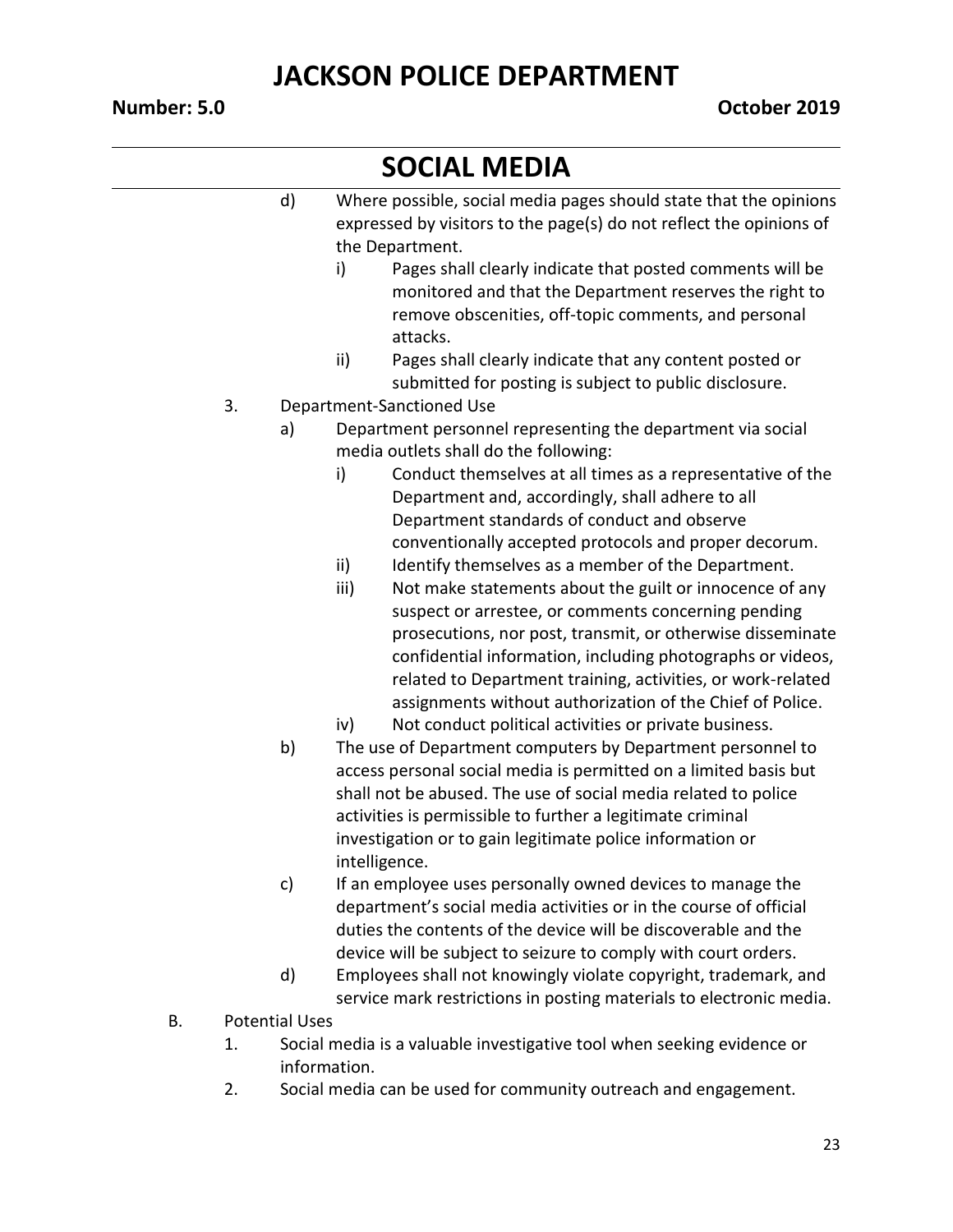#### **Number: 5.0 October 2019**

## **SOCIAL MEDIA**

3. Social media can be used to make time-sensitive notifications.

### **5.5 PERSONAL USE**

- A. Precautions and Prohibitions
	- 1. Barring State Law, Department personnel shall abide by the following when using social media:
		- a) Department personnel are free to express themselves as private citizens on social media sites to the degree that their speech does not impair working relationships of this Department for which loyalty and confidentiality are important, impede the performance of duties, impair discipline and harmony among coworkers, or negatively affect the public perception of the Department.
		- b) As public employees, Department personnel are cautioned that speech on or off-duty, made pursuant to their official duties -that is, that owes its existence to the employee's professional duties and responsibilities is not protected speech under the First Amendment and may be used for the basis for discipline if deemed detrimental to the Department. Department personnel should assume that their speech and related activity on social media sites will reflect upon their office and this Department.
		- c) Department personnel shall not post, transmit, or otherwise disseminate any information to which they have access to as a result of their employment.
		- d) For safety and security reasons, Department personnel are cautioned not to disclose their employment with this Department nor shall they post information pertaining to any other member of the department without their permission. As such, Department personnel are cautioned not to do the following:
			- i) Display Department logos, uniforms, or similar identifying items on personal web pages.
			- ii) Post personal photographs or provide similar means of personal recognition that may cause them to be identified as a police officer of this Department. Officers who are, or who may reasonably be expected to work in undercover operations, shall not post any form of visual or personal identification.
		- e) When using social media, Department personnel should be mindful that their speech becomes part of the worldwide electronic domain. Therefore, adherence to the Department's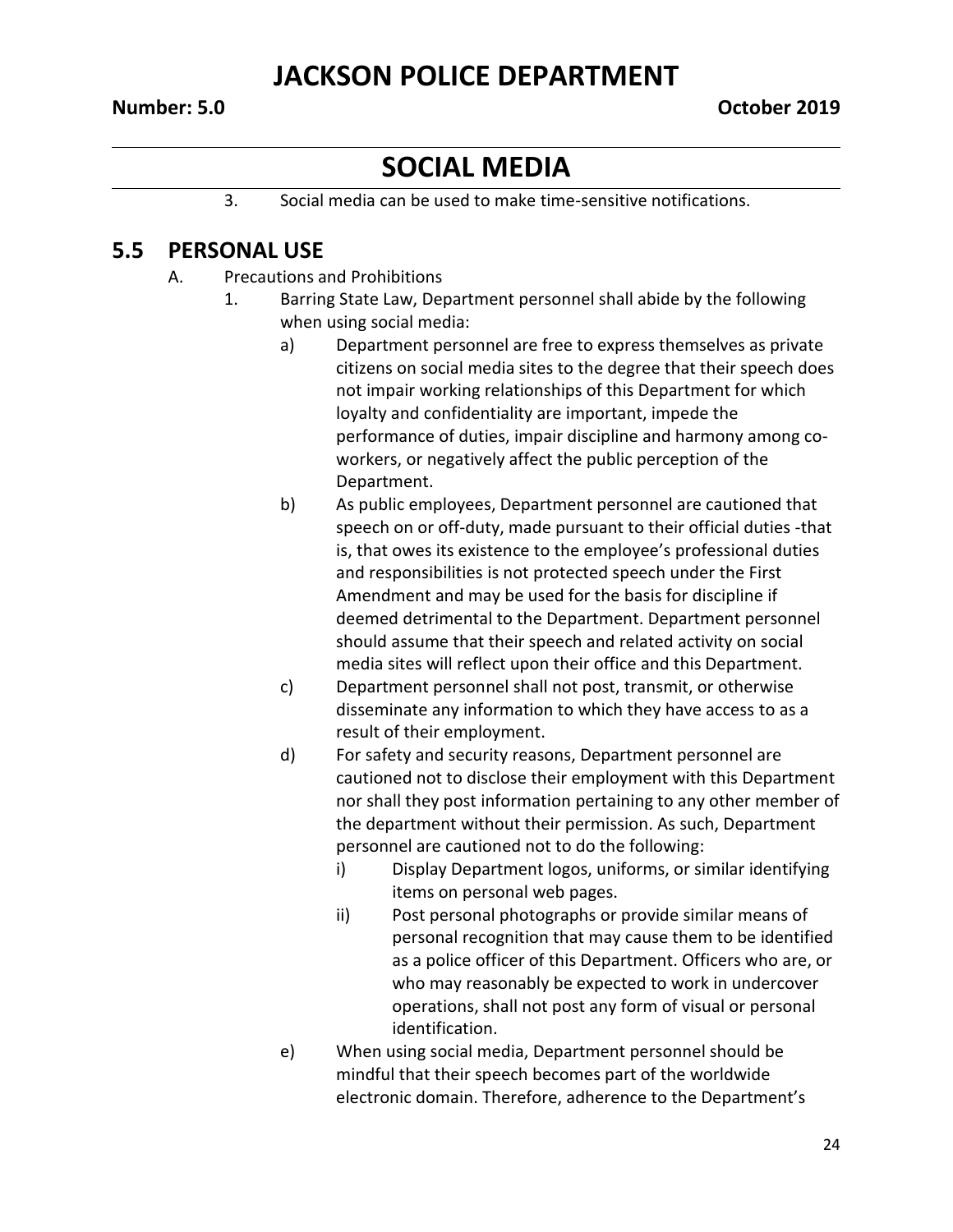# **SOCIAL MEDIA**

code of conduct is required in personal use of social media. In particular, Department personnel are prohibited from the following:

- i) Speech containing obscene or sexually explicit language, images, or acts and statements or other forms of speech that ridicule, malign, disparage, or otherwise express bias against any race, religion, or any protected class of individuals.
- ii) Speech involving themselves or other Department personnel reflecting behavior that a reasonable person would consider reckless or irresponsible.
- f) Engaging in prohibited speech noted herein, may provide grounds for undermining or impeaching an officer's testimony in criminal proceedings. Department personnel thus sanctioned are subject to discipline up to and including termination.
- g) Department personnel may not divulge information gained by reason of their authority; make any statements, speeches, appearances, and endorsements; or publish materials that could reasonably be considered to represent the views or positions of the Department without express authorization by the Chief of Police.
- h) Department personnel should be aware that they may be subject to civil litigation for:
	- i) Publishing or posting false information that harms the reputation of another person, group, or organization (defamation).
	- ii) Publishing or posting private facts and personal information about someone without their permission that has not been previously revealed to the public, is not a legitimate public concern, and would be offensive to a reasonable person.
	- iii) Using someone else's name, likeness, or other personal attributes without that person's permission for an exploitative purpose; or
	- iv) Publishing the creative work of another, trademarks, or certain confidential business information with the permission of the owner.
- i) Department personnel should be aware that privacy settings and social media sites are constantly in flux, and they should never